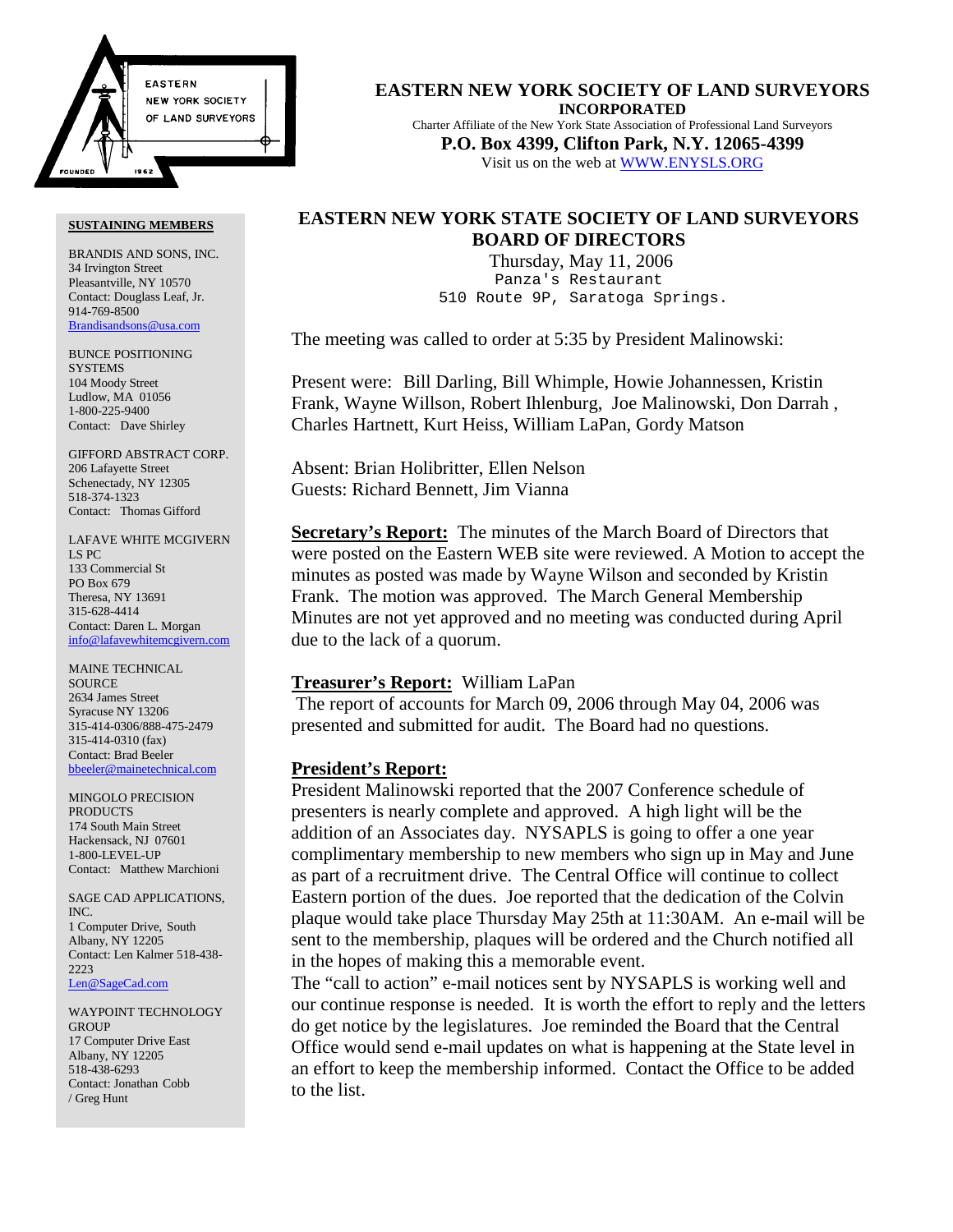#### **SUSTAINING MEMBERS**

BRANDIS AND SONS, INC. 34 Irvington Street Pleasantville, NY 10570 Contact: Douglass Leaf, Jr. 914-769-8500 Brandisandsons@usa.com

BUNCE POSITIONING **SYSTEMS** 104 Moody Street Ludlow, MA 01056 1-800-225-9400 Contact: Dave Shirley

GIFFORD ABSTRACT CORP. 206 Lafayette Street Schenectady, NY 12305 518-374-1323 Contact: Thomas Gifford

LAFAVE WHITE MCGIVERN LS PC 133 Commercial St PO Box 679 Theresa, NY 13691 315-628-4414 Contact: Daren L. Morgan info@lafavewhitemcgivern.com

MAINE TECHNICAL **SOURCE** 2634 James Street Syracuse NY 13206 315-414-0306/888-475-2479 315-414-0310 (fax) Contact: Brad Beeler bbeeler@mainetechnical.com

MINGOLO PRECISION PRODUCTS 174 South Main Street Hackensack, NJ 07601 1-800-LEVEL-UP Contact: Matthew Marchioni

SAGE CAD APPLICATIONS, INC. 1 Computer Drive, South Albany, NY 12205 Contact: Len Kalmer 518-438- 2223 Len@SageCad.com

WAYPOINT TECHNOLOGY **GROUP** 17 Computer Drive East Albany, NY 12205 518-438-6293 Contact: Jonathan Cobb / Greg Hunt

**Executive Vice President's Report:** Bill Darling reported he is still open to suggestion for better ways to sign up for meeting meals. Most of the meeting places require a head count a week in advance and have a minimum number of dinners that they will serve. This is approximately 30. An effort will be made to e-mail the dinner notice two weeks prior to the meeting and offer the dinner at \$20 if you sign up 10 days before. A second email will be sent one week prior to the meeting and the cost for the dinner will then be \$25.

**Vice-President's Report:** Bill Whimple talked about a future program on safety issues and a Safety Project Video being produced through NSPS/ASM. Additional information can be found on the POB web site at: http://www.pobonline.com/CDA/Archives

or sending a message to [23505@msn.com \(](mailto:23505@msn.com)NSPS Technical Certification Board)

### **COMMITTEE REPORTS:**

STANDING COMMITTEES -----Constitution & By-laws: Chuck Lent, Chair No Report.

Continuing Education: Chuck Lent, Chair / Jody Lounsbury The committee continues to look for new and varied speakers. We were reminded of the August 28/29, 2006 workshop to be offered by Knud Hermanson

Ethics & Business Practice: Richard Bennett, Chair, Don Darra, Howie Johannessen, Jim Vianna

An e-mail received by Don Darra was discussed. The down State person who was searching for Licensed Surveyors to sign his work (for a fee) is being perused by the Home Office.

Finance: Bill Darling, Chair No Report.

Legislative Committee: Ellen Nelson, Chair Howie Johannessen – Howie Johannessen thanked anyone who responded to the "call for action" e-mail from the Home Office.

Membership: Gordon Matson, Chair – No Report.

Program: Bill Whimple, Chair, Charlie Hartnett Work to set up an advanced yearly schedule of meeting places and topics is taking form. The next Directors meeting will take place at MJ Engineering.

Public Relations: Jim Vianna, Chair, Wayne Willson Jim reported all was quiet. He will assist in the plans for the Colvin Plaque

# **EASTERN NEW YORK SOCIETY OF LAND SURVEYORS, INC.**

| President: Joseph G. Malinowski                                                              | Joseph Malinowski      | 2007 | <b>Bill Darling</b>     | 2008 | <b>Don Darrah</b>                        | 2009 |
|----------------------------------------------------------------------------------------------|------------------------|------|-------------------------|------|------------------------------------------|------|
| <b>Executive Vice-President: Bill Darling</b>                                                | Ellen Nelson           | 2007 | <b>Charlie Hartnett</b> | 2008 | C. Howard Johannessen                    | 2009 |
| Vice-President: William Whimple                                                              | <b>William Whimple</b> | 2007 | <b>Robert Ihlenburg</b> | 2008 | <b>Gordon Matson</b>                     | 2009 |
| Secretary: Robert J. Ihlenburg                                                               | <b>Kurt Heiss</b>      | 2007 | <b>Wavne Willson</b>    | 2008 | <b>Kristin Frank</b>                     | 2009 |
| Treasurer: William S. LaPan                                                                  |                        |      |                         |      | <b>Past President - Brian Holbritter</b> |      |
| Director N.V. State Assoc. of Professional Land Surveyors - Joseph Malinowski (518) 371-0700 |                        |      |                         |      |                                          |      |

**Director N.Y. State Assoc. of Professional Land Surveyors - Joseph Malinowski (518) 371-0799 Director N.Y. State Assoc. of Professional Land Surveyors - Bill Darling (518) 279-9726** President's Address - 1279 Van Antwerp Road, Schenectady, NY 12309 jmalinowski@mjels.com